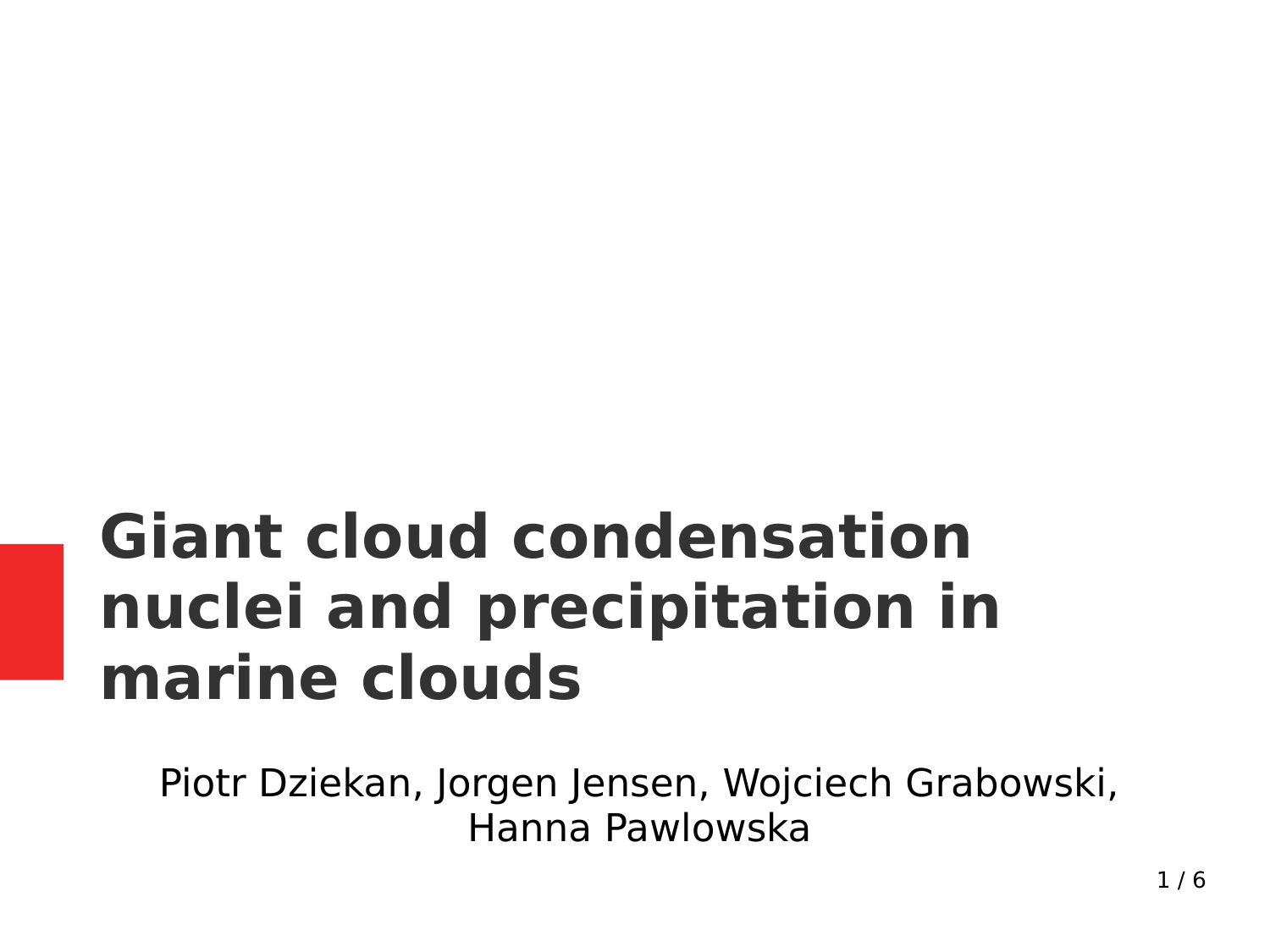#### **Giant cloud condensation nuclei (GCCN)**

- Aerosols with large dry radii, typically  $r_d > 1$ µm
- Droplets formed on GCCN can grow to  $r > 20 \mu m$ through condensation, hence they can initiate collision-coalescence
- Over oceans, small concentrations of sea-salt GCCN are released from breaking waves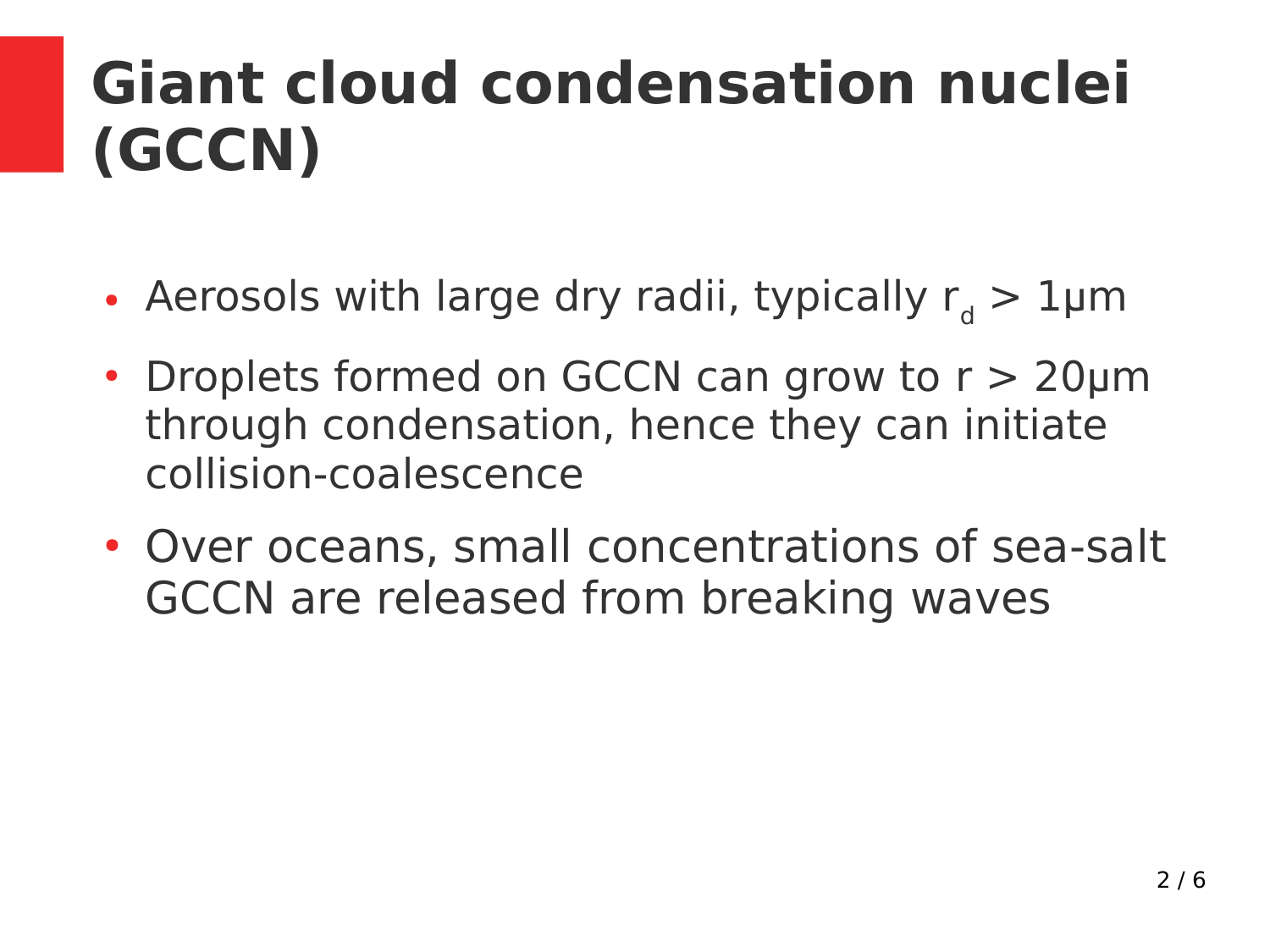# **LES with GCCN**

- Marine stratocumulus (Dycoms RF02)
- Marine cumulus (RICO)
- Various GCCN and CCN concentrations
- University of Warsaw Lagrangian Cloud Model (UWLCM)
- Lagrangian microphysics (super-droplet method):
	- solute effect included in growth equation
	- explicitly modeled droplet activation
	- no numerical diffusion in size spectrum
	- CCN and GCCN have different hygroscopicities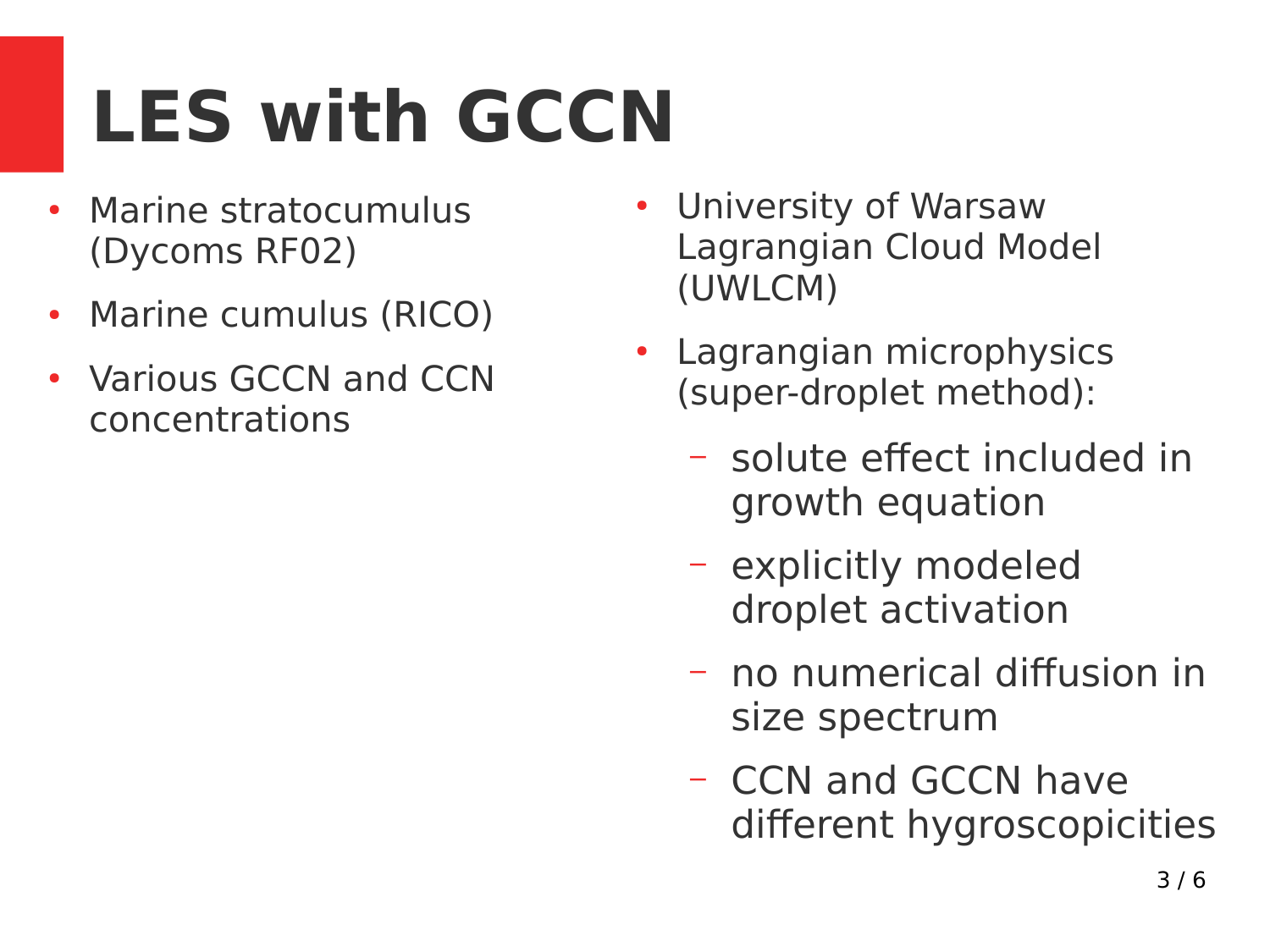#### **Precipitation vs GCCN conc.**

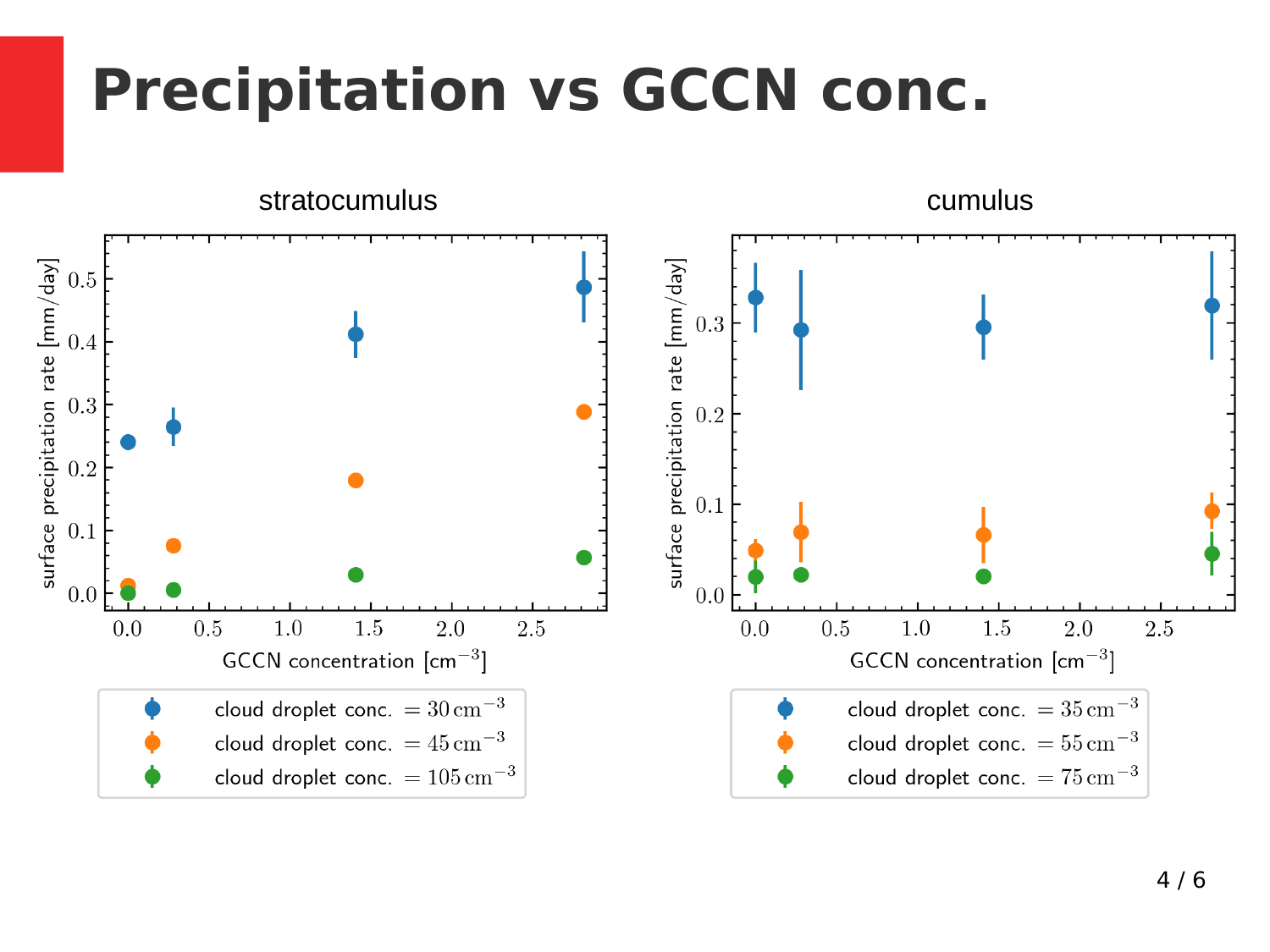### **Comparison with observations**

| observation                                                                                        | <b>LES without GCCN</b>                       | <b>LES with GCCN</b>                                                    |
|----------------------------------------------------------------------------------------------------|-----------------------------------------------|-------------------------------------------------------------------------|
| $^{1}$ Sc: 0.04 mm/h cloud base 0.004 mm/h<br>precip. $N_{GCCN} = 1.89/cc$                         |                                               | $0.03$ mm/h                                                             |
| $^{2}$ Sc: from 0.24 mm/d to $0.01$ mm/d<br>0.46 mm/d surface precip.<br>Surface wind speed 9.5m/s |                                               | $0.22$ mm/d<br>$N_{GCCN}$ = 1.89/cc for this<br>wind speed <sup>1</sup> |
| <sup>3</sup> Cu: no effect of GCCN on<br>precipitation                                             | Very low sensitivity of precipitation to GCCN |                                                                         |

 Jung et al. *Atmos. Chem. Phys.* (2015) Ackerman et al. *MWR (2019)* Reiche & Lasher-Trapp *Atmos. Res.* (2010), Minor et al. *J. Atmos. Sci.* (2011)